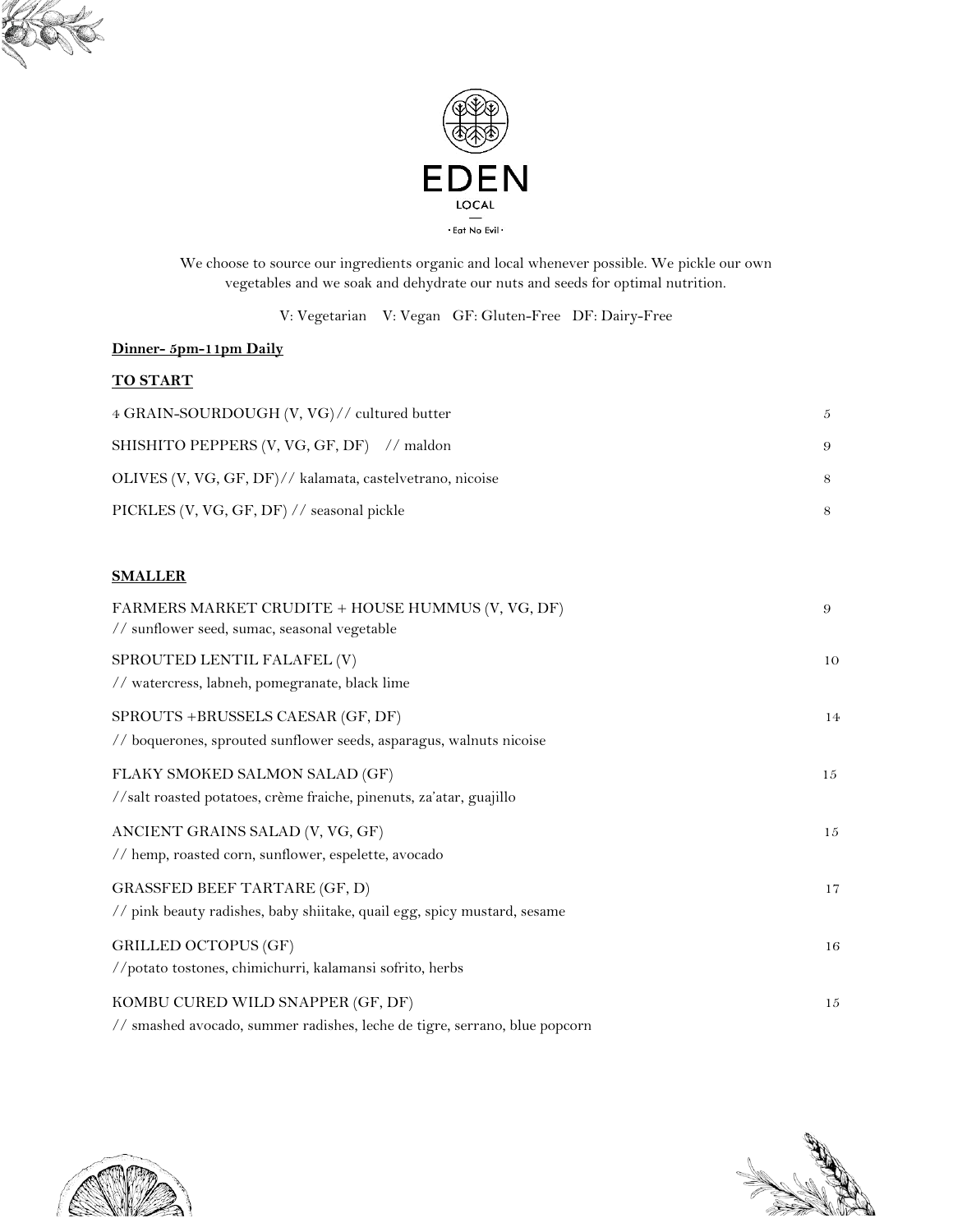

| <b>LARGER</b>                                                    |           |
|------------------------------------------------------------------|-----------|
| ROASTED HEIRLOOM CARROTS (V, VG, GF, DF)                         | 16        |
| // coconut caraway curry, bamboo rice, delfino cilantro          |           |
| KABOCHA GNOCCHI (V, GF)                                          | 22        |
| // zucchini, parmesan, charred corn, spinach                     |           |
| ROASTED CAULIFLOWER "STEAK" (V, VG, GF, DF)                      | 17        |
| // sultana raisin gremolata, spiced pine nuts, coconut yogurt    |           |
| POACHED ATLANTIC COD (GF)                                        | 29        |
| //Sunchokes, calabrian chili, buttermilk, black garlic           |           |
| HERITAGE PORK BELLY (DF)                                         | 29        |
| // chard, gochujang, house made kimchi                           |           |
| GRILLED 100% GRASSFED RIBEYE (GF, DF)                            | $\bf{38}$ |
| //fairytale eggplant, melty shallots, wild chantrelles, sprouts  |           |
| GRILLED SPATCHCOCK (GF)                                          | 26        |
| // yukon, castelvetrano gremolata, Anita's coconut yogurt        |           |
| EARTH BURGER (V)                                                 | 16        |
| // black turtle beans, special sauce, avocado, Tewksbury cheese, |           |
| charred onions                                                   |           |
| DRY AGED BURGER                                                  | 17        |
| //Lucky tomatoes, white cheddar, charred onions, special sauce   |           |
| <b>SIDES</b>                                                     |           |
| SUGAR SNAP PEAS TEMPURA (V, DF)                                  | 11        |
| // anchovy, chili, citrus                                        |           |
| STEAMED PEA SHOOTS (V, VG, GF, DF)                               | 8         |
| // citrus, organic olive oil, maldon                             |           |
| CHARRED SEASONAL MUSHROOM (V, GF)                                | 13        |
| //chives, romesco                                                |           |
| <b>MARKET GREENS</b>                                             | 6         |
| // seasonal farmers market greens                                |           |
| SMASHED POTATOES                                                 | 8         |
| // thyme, paprika, maldon                                        |           |



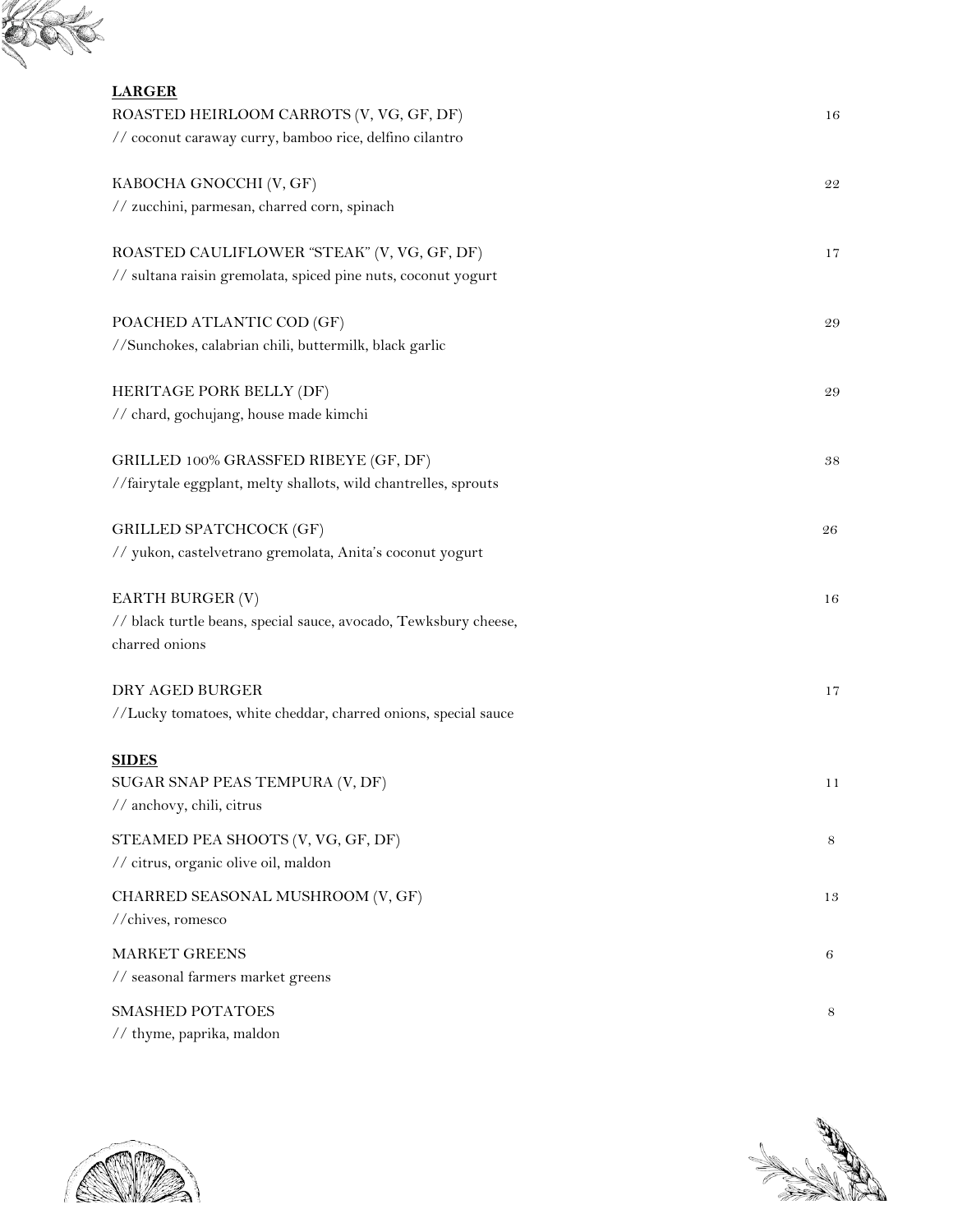





With the philosophy of a holistic lifestyle, EDEN seeks to inspire wellness through the appreciation of the ingredients and the story of the people who harvest them. We are passionate about the methodology and production process of the ingredients and food that we serve to our guests.

## **Dessert**

| <b>CARROT CAKE</b><br>// compressed black mission figs, pistachio coffee crumble, crème fraiche | 12       |
|-------------------------------------------------------------------------------------------------|----------|
| BUTTERMILK PANNACOTTA<br>// concord grape gelee, cocoa nibs, granola                            | 9        |
| PECAN PIE<br>// coconut whole wheat crust, dulcey ice cream, dehydrated carrots                 | $\Omega$ |
| <b>SEASONAL SORBET</b><br>// seasonal fruit, shaved seasonal fruit                              | 7        |
| <b>CHEESE PLATE</b><br>// local cheese, honey comb, seasonal fruit                              | 16       |

# **COFFEE AND TEA**

| <b>COFFEE</b>      | 5 |
|--------------------|---|
| //Regular or Decaf |   |
| CAPPUCINO/LATTE    |   |
| <b>ESPRESSO</b>    | 5 |
| TEA                | 5 |
|                    |   |

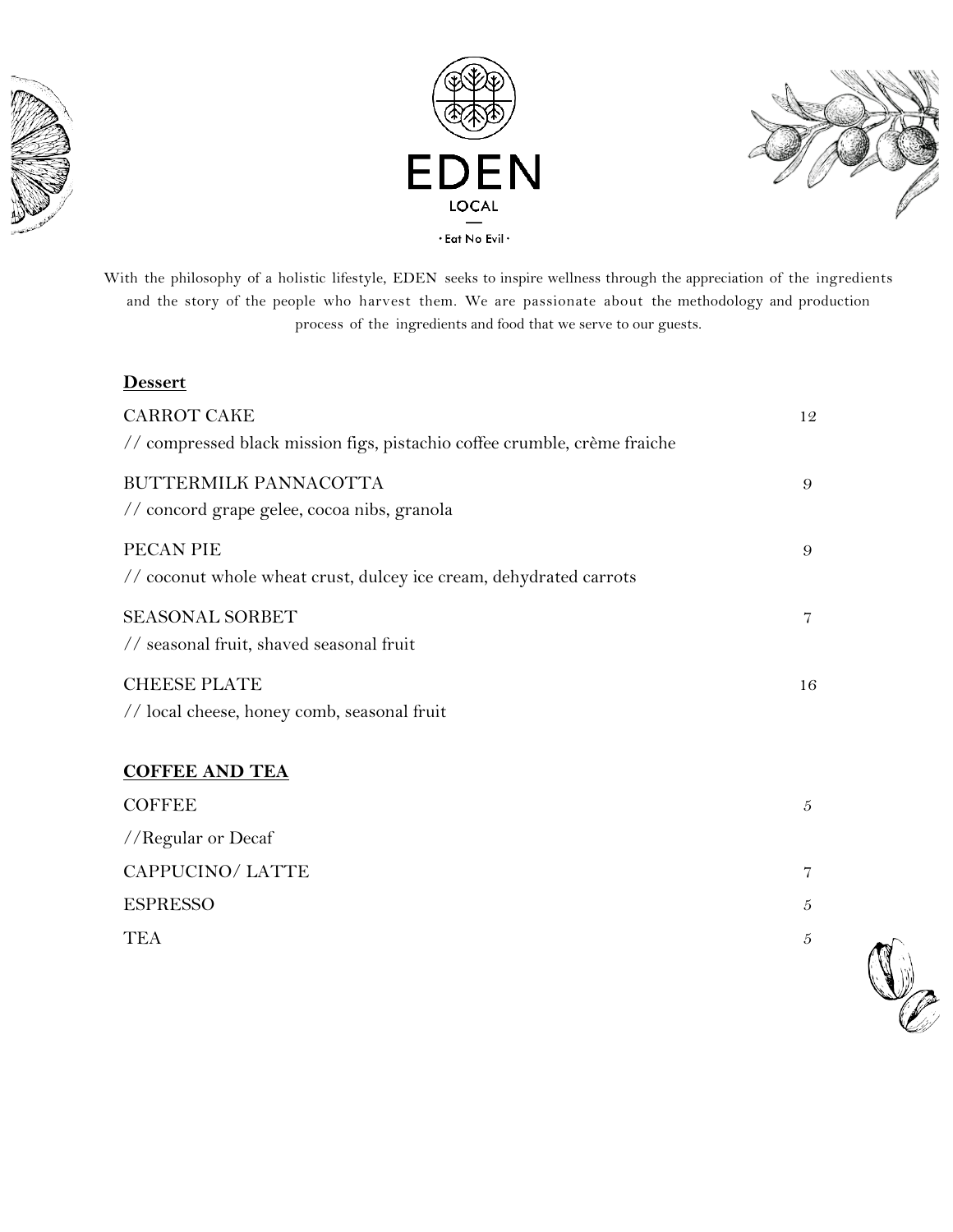



With the philosophy of a holistic lifestyle, EDEN Local seeks to inspire wellness through the appreciation of the ingredients and the story of the people who harvest them. We are passionate about the methodology and production process of the ingredients and food that we serve to our guests.

## **Cocktails**

#### **\$15**

### **CUCUMBER GIMLET**

Your choice of spicy or not spicy

Choice your spirit Crop Organic Vodka, Farmers Gin, Viva Organic Tequila Made with locally sourced cucumber, lime and a house made Chipotle hot sauce

#### **ROSE IN THE GARDEN**

Absolute Vodka, St Germain, fresh lemon, local strawberry, rose, prosecco

#### **SLING IN THE RAIN**

Dorothy Parker Gin, Benedictine, Combier, Cherry Heering, kumquat

## **EDEN'S PALOMA**

Altos Tequila, fresh grapefruit, lavender, sugar rim

#### **GARDEN SANGRIA**

Your choice red or white sangria Brugal Rum, lime, local strawberry, organic soda

#### **AUTUMN DEW**

Banhez Mezcal, Hudson Baby Bourbon, Lemon, Pomegrante, Old Fashion Bitters



ASK YOUR SERVER ABOUT OUR FRESH MADE FRUIT & VEGETABLE JUICES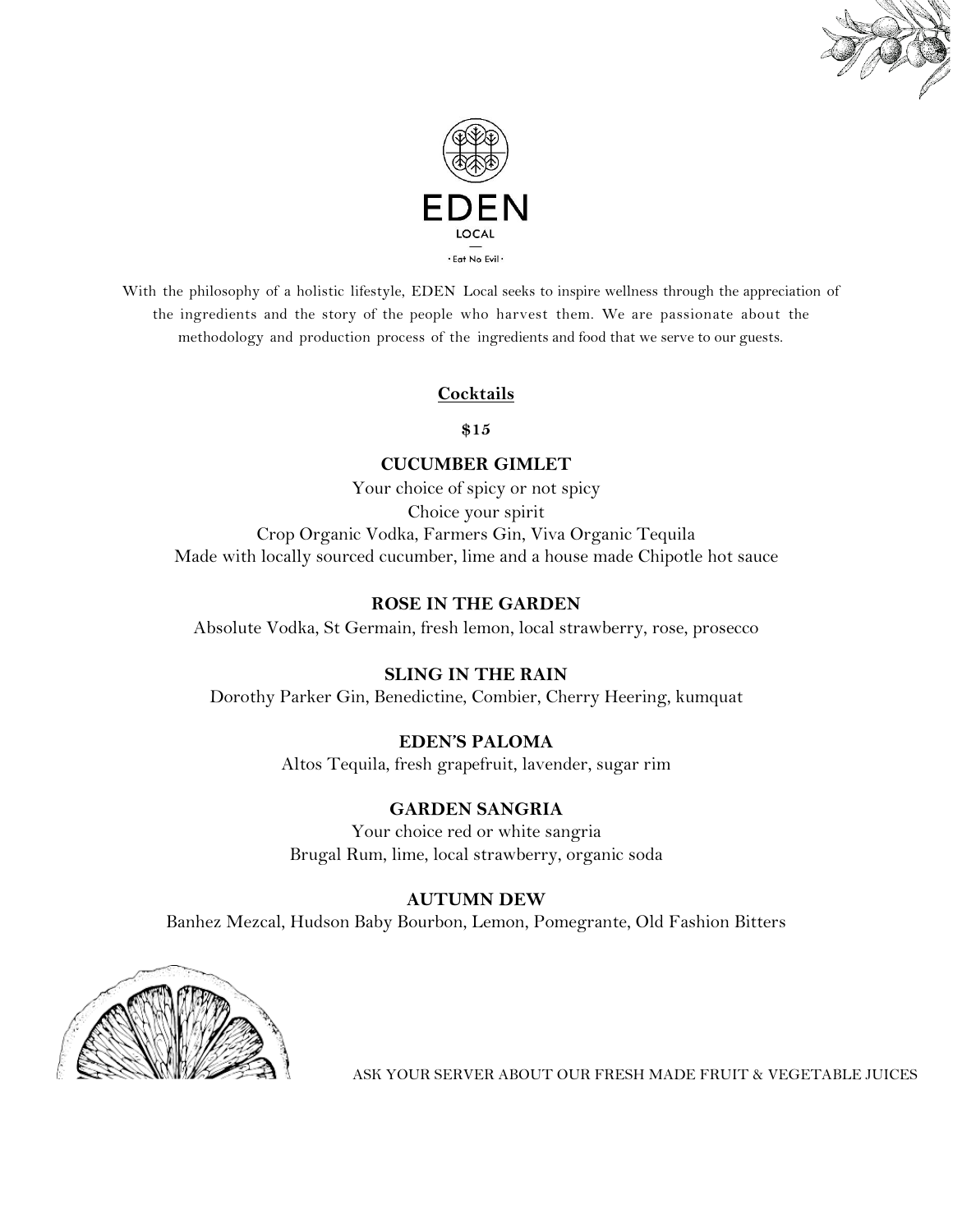



## **Wines**

| Whites by the glass                                        | Gls / Btl |
|------------------------------------------------------------|-----------|
| 2016 A to Z Riesling, Willamette Valley, OR                | 13/48     |
| 2016 L'Umani Pinot Gris, Willamette Valley, OR             | 15/60     |
| 2015 Urlar Sauvignon Blanc, Marlborough, NZ                | 14 / 54   |
| 2016 Justin Sauvignon Blanc Central Coast, CA              | 15/59     |
| 2016 Ken Forrester Chenin Blanc, Coastal Region, S. Africa | 13/55     |
| 2014 Mercer Canyons Chardonnay Columbia Valley, WA         | 15/58     |
|                                                            |           |

| Rose by the glass                              | Gls / Btl |
|------------------------------------------------|-----------|
| 2016 Chateau Saint Marguerite Provence, France | 15/60     |
|                                                |           |

| Red by the glass                                               | Gls/ Btl |
|----------------------------------------------------------------|----------|
| 2014 Landmark "Overlook" Pinot Noir Central Coast, CA          | 16/60    |
| 2016 Enrique Foster "Ique" Malbec Mendoza, Argentina           | 14 / 55  |
| 2014 Alexander Valley Merlot Sonoma, CA                        | 14 / 55  |
| 2013 NV Farmers of Organic Wine, Red Blend Italy               | 14/56    |
| 2015 Bedell Cellars Cabernet Franc, Long Island, NY            | 15/60    |
| 2014 Vina Robles Vineyard, Cabernet Sauvignon, Paso Robles, CA | 17/65    |
|                                                                |          |

| Sparkling by the glass         | Gls / Btl |
|--------------------------------|-----------|
| NV Jeio Prosecco Veneto, Italy | 12/46     |